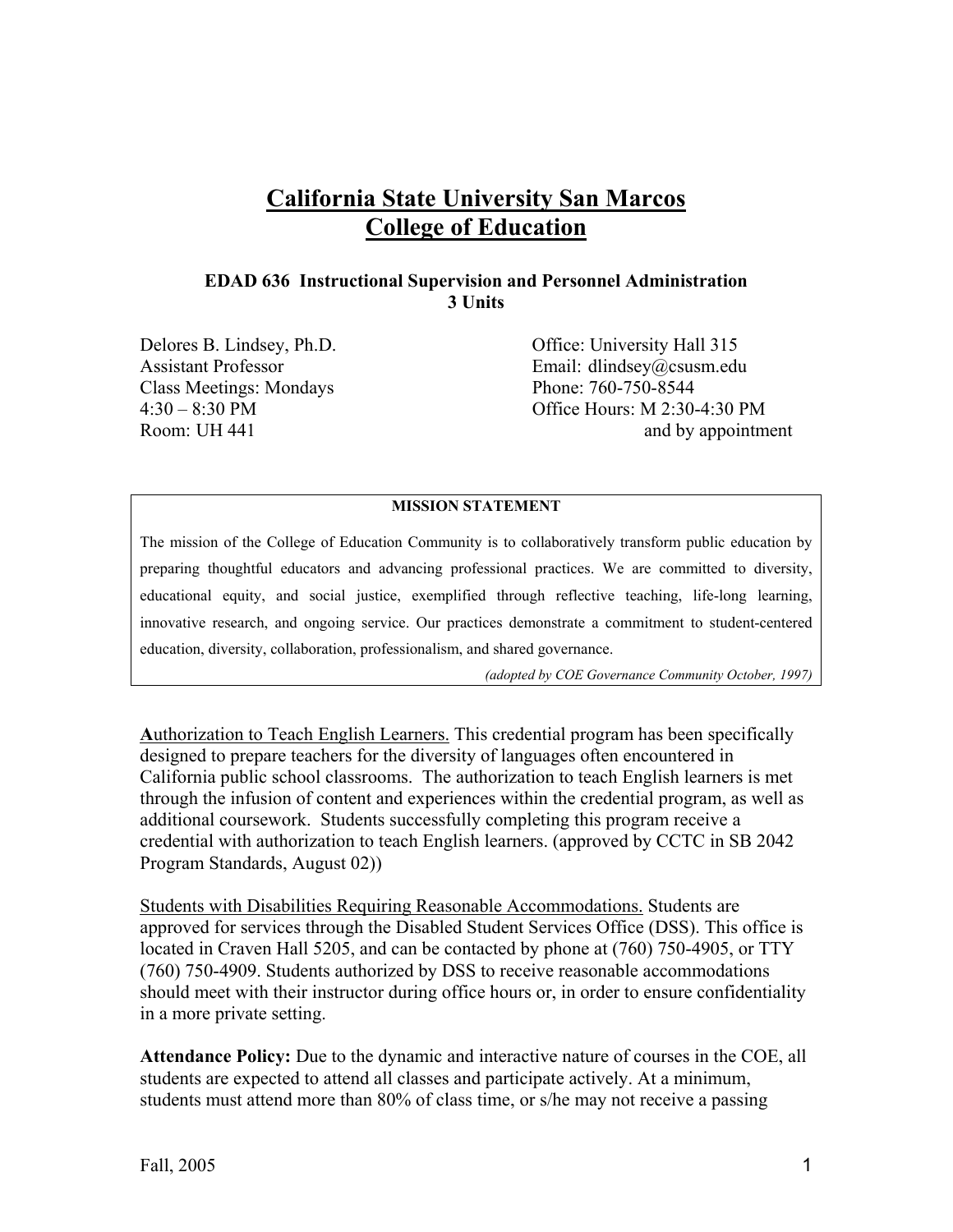grade for the course at the discretion of the instructor. That equates to a maximum absence of 7 hours of class time. In addition to the COE policy, students are asked to be respectful of the time and attention of their peers and the professor by arriving on time and remaining in class for the prescribed class time. Individuals with attendance issues should consult with the professor. Arriving on time and attending all class sessions shows respect for the class members, the professor, and you, as a learner. This level of attendance is critical to receive a grade of "A" in the course. It is understood that professional obligations may collide with course meetings at times. A pattern of tardiness or absences will result in a reduction in grade due to impact on participation level of students.

**Grading Policy**: Written assignments prepared outside of class will account for 30 % of the course grade, in-class written assignments will account for 20% of the grade and class participation will account for 50 % of the course grade.

Class participation that reflects thorough preparation, reflective thought and the ability to build and expand on the ideas presented is considered an exemplary level of participation. Written work that stays on topic, observes the standards of correct grammar and usage and contains evidence of knowledge - as well as skillful application of knowledge and, when appropriate, expansion beyond the knowledge level - is considered exemplary writing level.

# **Texts and Resource Materials:**

- Fullan, M. & Hargreaves, A. (1996). *What's worth fighting for in the Principalship* Columbia University: Teacher's College
- Costa, A. & Garmston, R. 2nd. Edition (2002). *Coginitve Coaching: A foundation for renaissance schools:* Christopher Gordon Publishing.
- FRISK Manual (from Ed Law class)
- Websites assigned by professor
- Prepare a portfolio that contains the following items from Your District:
	- o California Standards for the Teaching Profession: Resources for Professional Practice
	- o Evaluation Instrument and Policy/Procedure for Classified and Certificated Employees
	- o Classroom Observation Form
	- o Management Evaluation Policy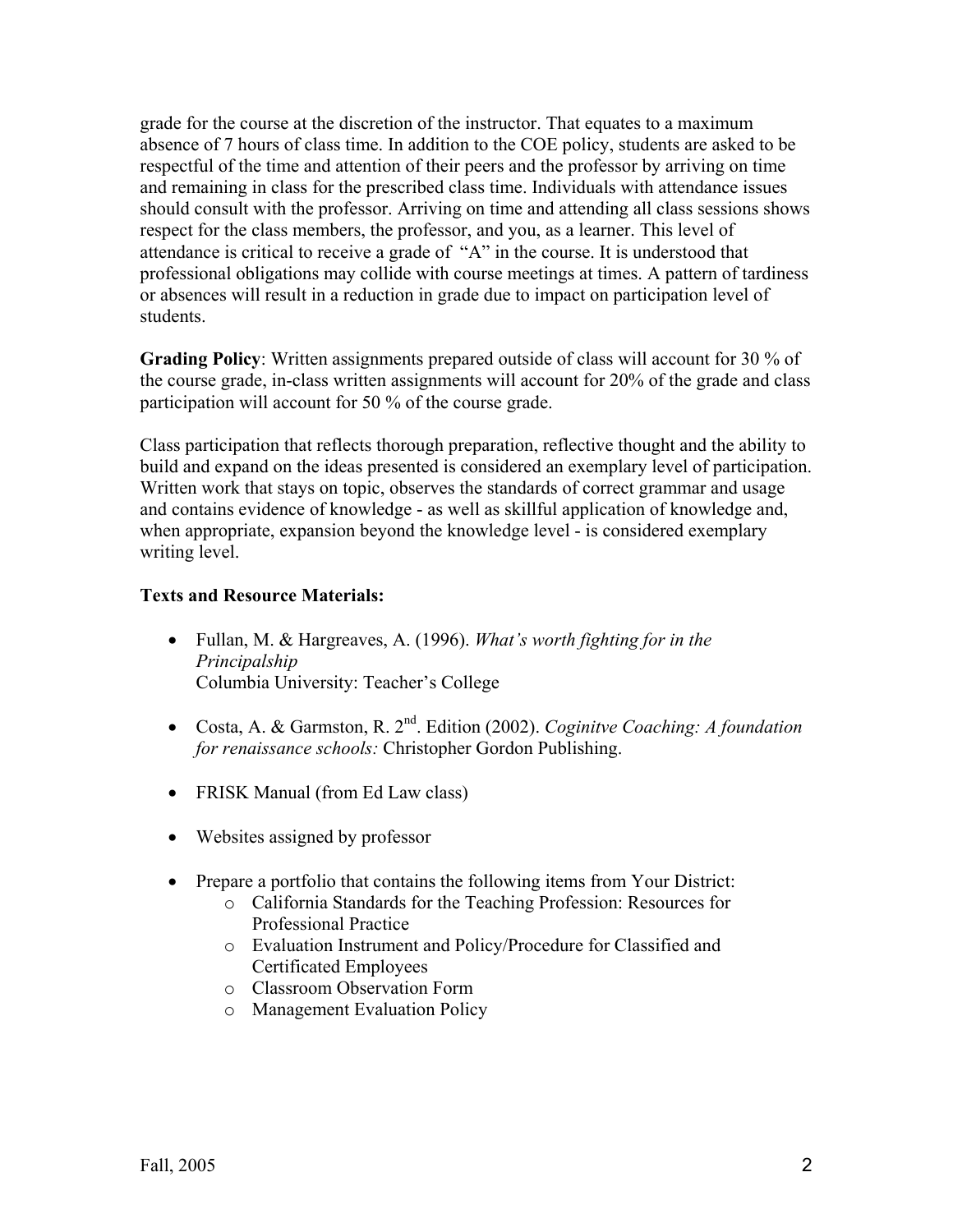# **Course description**

The role of the site administrator as an educational leader, supervisor and personnel manager is the basis for this course. Students investigate and analyze the impact of instructional leadership on classroom teaching and learning and the school culture. The importance of conducting standards-based instructional coaching conversations and creating an environment of continuous improvement in every aspect of the school are highlighted. Emphasis is placed on the personnel management process as a way of achieving excellence within a diverse organization.

This course will assist the candidate to:

- o understand personnel functions of the school site
- o effectively supervise classified and certificated staff
- o build a teaching and learning community at the site
- o implement the collective bargaining agreements
- o apply conflict management techniques

Upon the completion of the course, the candidate will understand

- the purpose of supervision
- strategies for improving teaching and learning through instructional conversations
- factors that impact teacher and staff performance and motivation
- general concepts and principles of personnel administration
- elements of personnel relations including collective bargaining, contract interpretation and working with formal and informal employee groups
- the role and responsibility of the site administrator in retention of employees as well as the discipline and dismissal of employees.

#### **Assignments:**

- o Read weekly text assignments and other assigned readings.
- o Be prepared and participate in class discussions and small group assignments.
- o Participate in coaching practice sessions.
- o Write a summary paper about overcoming problems related to teacher improvement.
- o Prepare an oral defense and a written summary of 4 teacher guidelines for effective supervision and coaching.
- o Interview 2 administrators and write a summary of the interview.
- o Prepare FRISK documentation.
- o Schedule and observe 2 observations using the coaching cycle.
- o Prepare a written summary/reflection of the coaching cycle.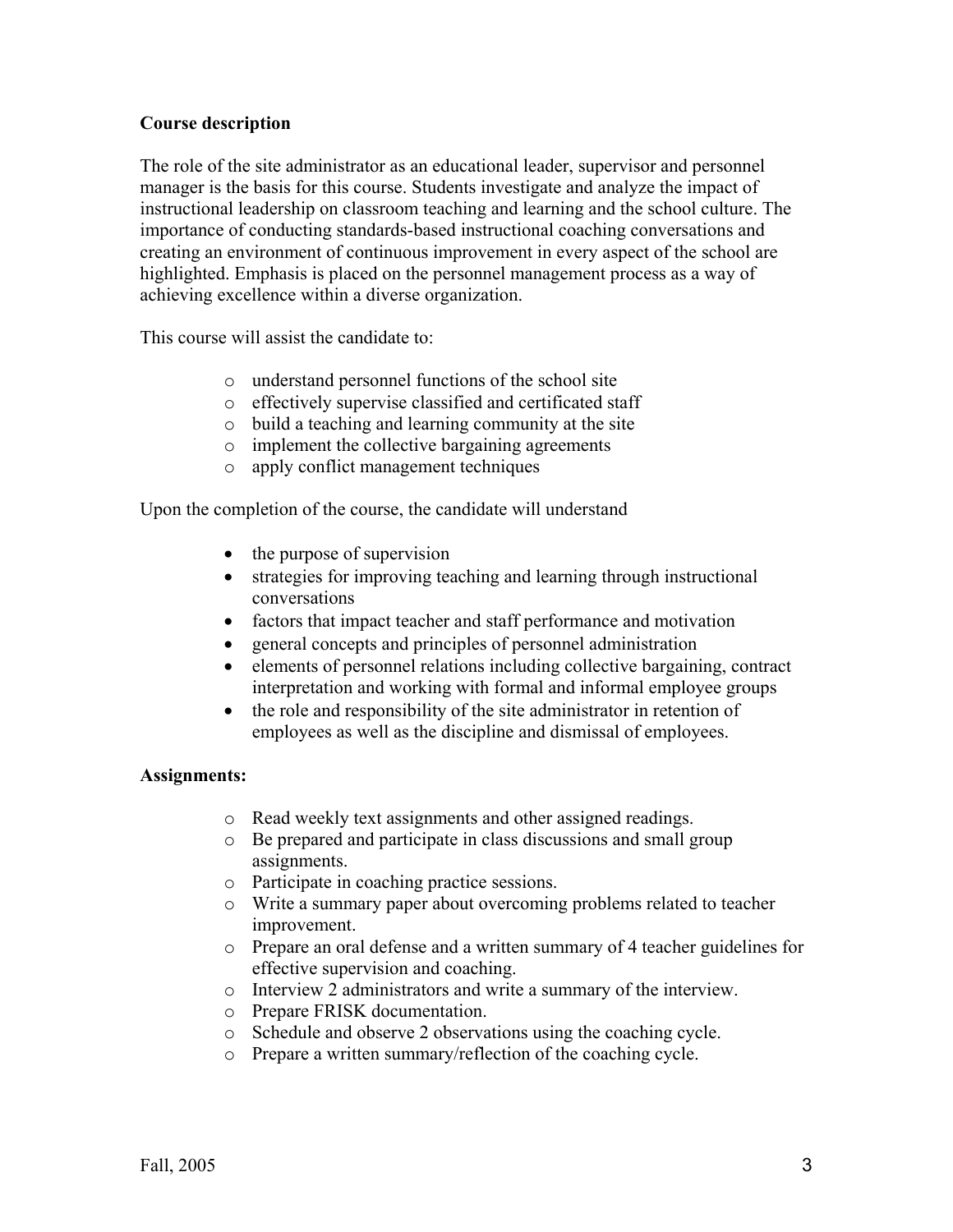#### **Schedule of sessions and topics (tentative)**

#### **8/29/05 Begin With the End in Mind – How Supervision and Evaluation Intersect**

For our first class session we will:

 Preview course syllabi, textbooks, and assignments; Discuss the purposes and outcomes for the course; and Build community as a cohort

#### Assignments:

Be prepared to discuss what you have experienced in your own evaluation interactions with evaluators in terms of your professional growth.

**Bring your district's certificated and classified Collective Bargaining Agreements (CBA) to class and your district's teacher and classified evaluation forms with you.** Review your CBAs in terms of evaluation procedures.

#### **9/5/05 Labor Day Holiday—No class session**

## **9/12/05 One Approach to the Instructional Conversation: Cognitive Coaching Part 1**

Assignments:

Read CSTP – Resource for Professional Practice. Be prepared to engage in discussion of the categories of practice.

 Read *Cognitive Coaching Chapters 1 – 5* Study Questions will be distributed.

#### **9/19/05 One Approach to the Instructional Conversation: Cognitive Coaching Part 2**

Assignments:

 Read *Cognitive Coaching Chapters 6-10 and Appendices* Study Questions will be distributed.

Submit your classroom observation schedule to Dr. Lindsey.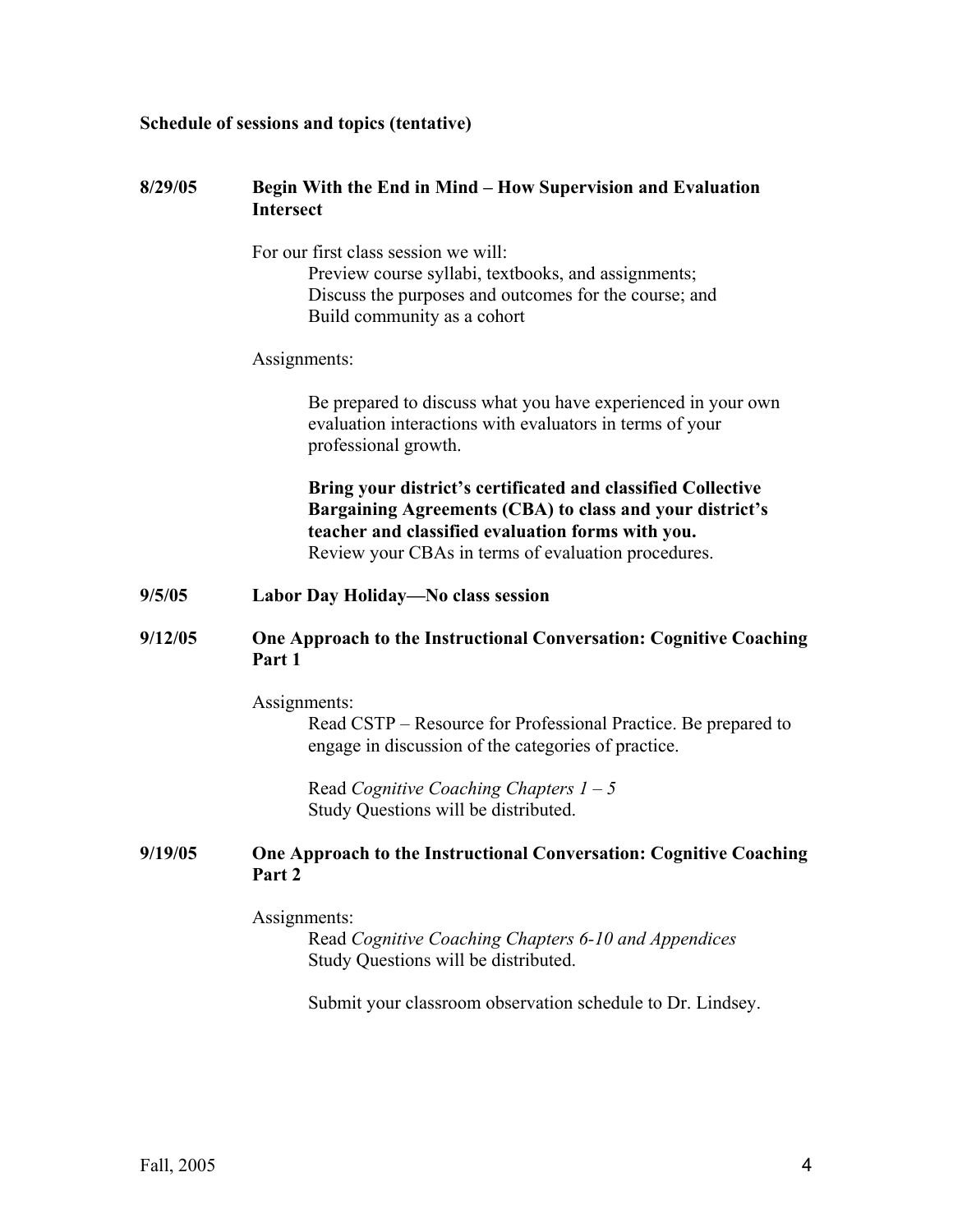| 9/26/05  | <b>Cognitive Coaching and classroom observations</b><br>Part 3 Using the coaching conversation maps                                                                                                                                                                                                                                                         |
|----------|-------------------------------------------------------------------------------------------------------------------------------------------------------------------------------------------------------------------------------------------------------------------------------------------------------------------------------------------------------------|
|          | Assignments:<br>Assigned readings<br>Practice coaching conversations                                                                                                                                                                                                                                                                                        |
| 10/3/05  | <b>Instructional and Performance Conversations: Applying Principles of</b><br><b>Adult Development and Human Motivation theory</b>                                                                                                                                                                                                                          |
|          | Assignments:<br>Assigned readings and topic discussions                                                                                                                                                                                                                                                                                                     |
| 10/10/05 | What's Worth Fighting for in the Principalship                                                                                                                                                                                                                                                                                                              |
|          | Assignments:                                                                                                                                                                                                                                                                                                                                                |
|          | Be prepared to discuss the concepts of "The Total Teacher" and<br>"The Total School."                                                                                                                                                                                                                                                                       |
|          | From the principal perspective, prepare two suggestions each<br>for overcoming two of the six elements of "the problem" as<br>described by Hargreaves and Fullan. Use your current site as the<br>context for your suggestions. Prepare a written two-page<br>summary of your suggestions. Use student achievement and<br>effective teaching as your focus. |
|          | $\mathbf{H}^{H}$ is $\mathbf{H}^{H}$ if $\mathbf{H}^{H}$ is a set of $\mathbf{H}^{H}$ is a set of $\mathbf{H}^{H}$                                                                                                                                                                                                                                          |

#### **10/17/05** *What's Worth Fighting for in the Principalship*

Assignments:

- Review the 12 guidelines for teachers on pages \_\_\_\_\_. Although the authors caution that all must be done, show me your initial thinking on how you, as a site administrator, will encourage **four of the elements** most closely associated with instruction and student achievement to become part of the teaching culture at your school. What would you specifically do to "coach" teachers towards these behaviors?
- Be prepared **to defend** the four you selected as being most closely associated with instruction and student achievement and **to**  describe what you would specifically do to "coach" teachers towards these behaviors.

# **10/24/05 Supervising and Evaluating for Equity**